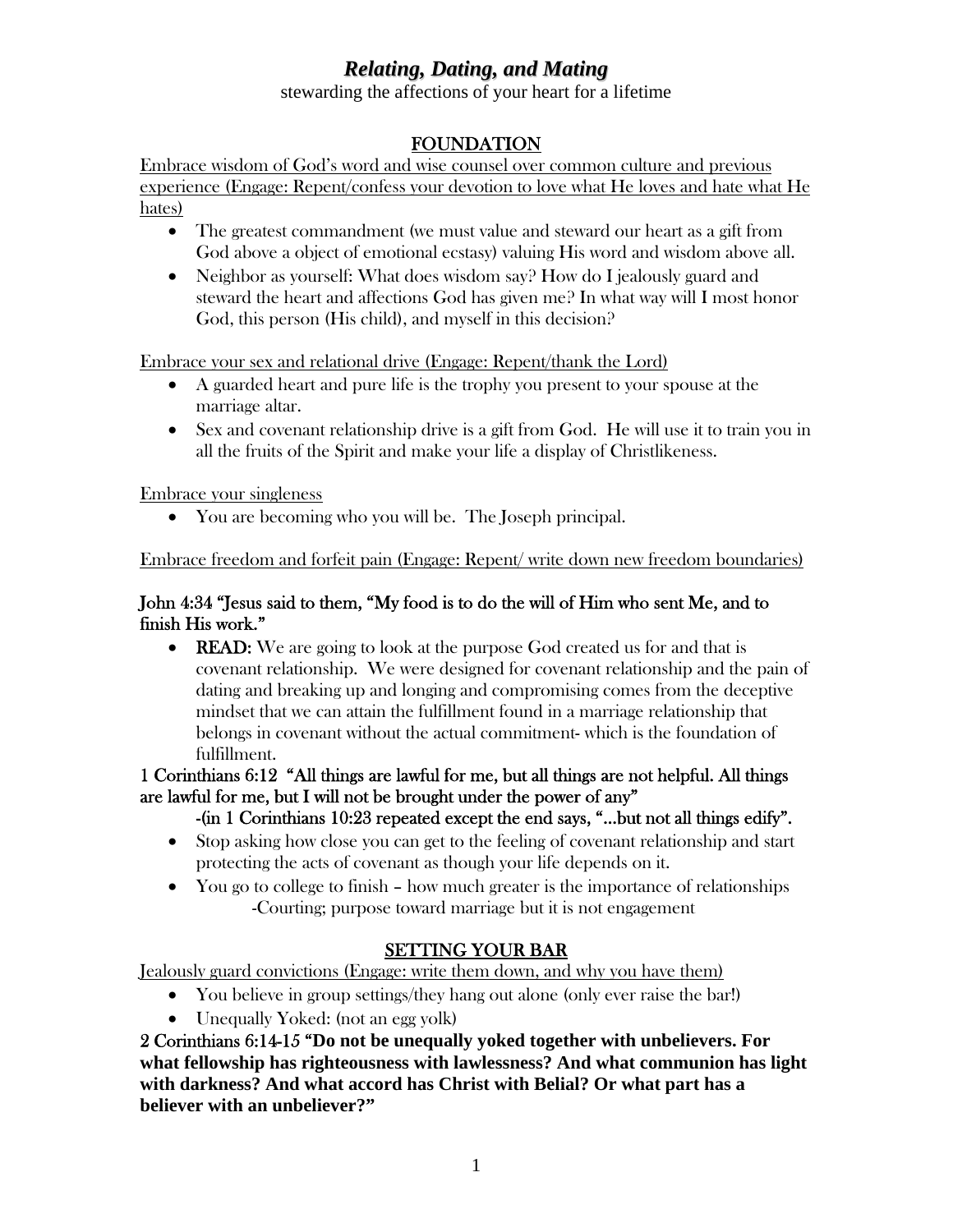- Can you be unequally yoked with a believer? I submit to you there are believers that exercise unbelieving mindsets.
- READ: remember, the question is always, What does wisdom say? How do I jealously guard and steward the heart and affections God has given me? In what way will I most honor God, this person (His child), and myself in this decision? I am not trying to get as close to covenant without commitment, I am jealously guarding my heart and affections. They belong to the Lord, and to the spouse He gives to me.

Controversial Questions for the Steward

- Developing a plan in His presence: (reference Proverbs 16:1-3, 9)
- Build walls while your strong

## How long should I wait to date somebody I'm attracted to?

- Waiting a year
- Waiting till your junior or senior year (reference the finish His work principal)
- Bible says you will know them by their fruit **Matthew 7:20** 
	- Time will tell/ know them through the seasons
	- Is this the best timing for me/ them (interests Philippians  $2:4$ )? -accountability?, new Christian?, their past?, callings?

When can we kiss??? (what's the question?)

### Song of Solomon 8: 3-4 "His left hand is under my head, And his right hand embraces me. I charge you, O daughters of Jerusalem, Do not stir up nor awaken love Until it pleases."

- Kissing is foreplay ("two becoming one flesh" by the passing of membranes)
- "the net you catch them with is the net you keep them with" (lust or purity?)

1 Corinthians 10: 12 "Therefore let him who thinks he stands take heed lest he fall."

## BUILDING YOUR DREAM TEAM

Strong men, Not yes-men

- (love your neighbor as you love yourself) how do they value/treat their own life, purity, desires, they will value/treat yours the same.
- You know their accountability by their fruit Matthew 7:20
- Powerful Accountability: Be afraid, be very afraid!
- **READ:** Accountability implies a required sense of ownership and initiative to change. The nervousness you feel isn't based in a fear of the person, but in your flesh's understanding that dark things put in the light must not remain the same.

### Proverbs 20:30 "Blows that hurt cleanse away evil, As do stripes the inner depths of the heart"

Engage:

• Action Plans- share your bar, share your values, develop action plan of liberty if you should ever happen to fail (the abnormal experience of the Christian)